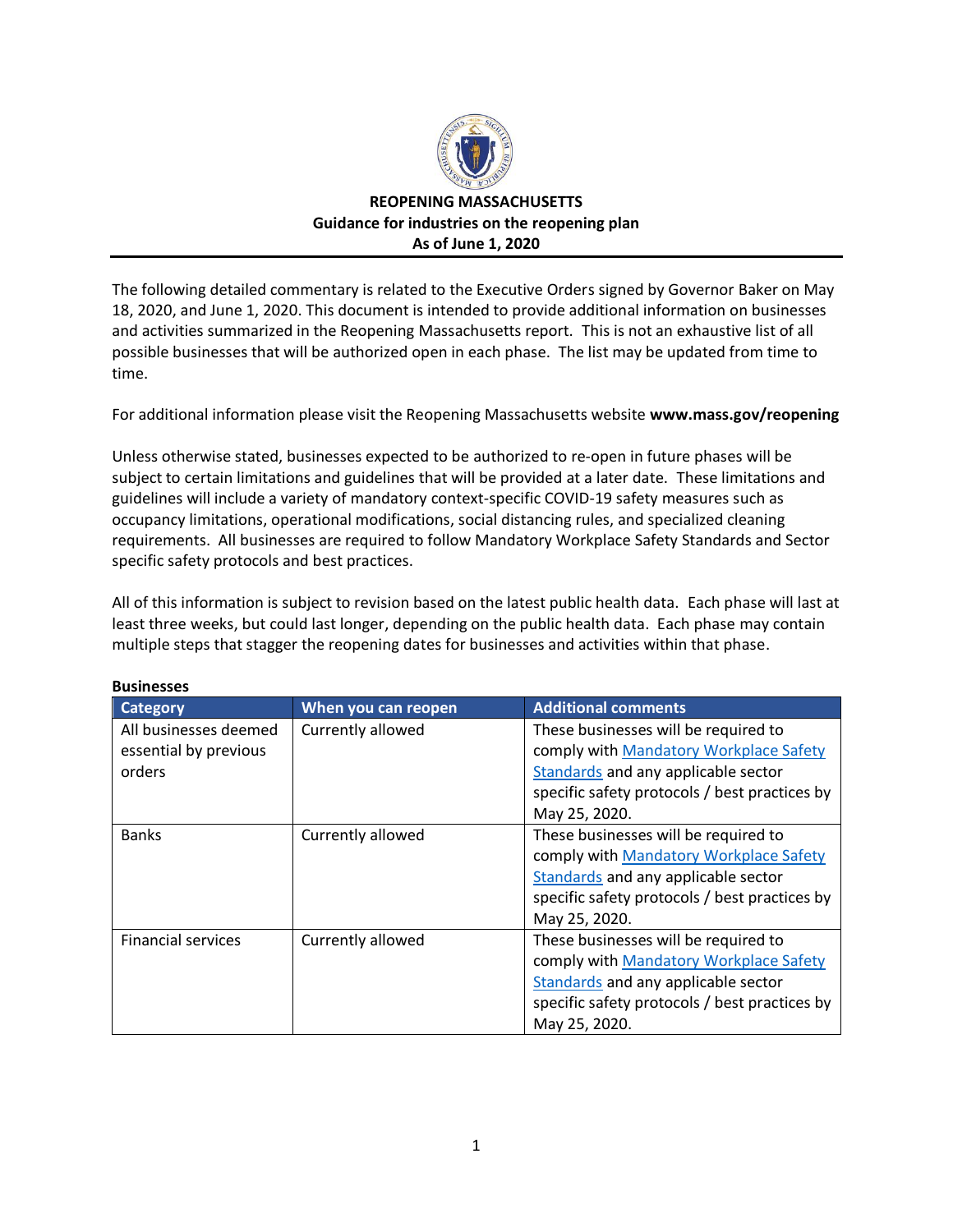| <b>Category</b>          | When you can reopen             | <b>Additional comments</b>                        |
|--------------------------|---------------------------------|---------------------------------------------------|
| In house services (such  | Currently allowed               | These businesses will be required to              |
| as nannies, babysitting) |                                 | comply with Mandatory Workplace Safety            |
|                          |                                 | <b>Standards</b> and any applicable sector        |
|                          |                                 | specific safety protocols / best practices by     |
|                          |                                 | May 25, 2020.                                     |
| Real estate open         | Currently allowed with          | These businesses will be required to              |
| houses                   | restrictions                    | comply with Mandatory Workplace Safety            |
|                          |                                 | <b>Standards</b> and any applicable sector        |
|                          |                                 | specific safety protocols / best practices by     |
|                          |                                 | May 25, 2020.                                     |
| Construction             | Phase $1 - May 18$              | All construction businesses, please refer to      |
|                          |                                 | detailed guidance for reopening                   |
| Firearm retailers and    | Phase $1 - May 18$              |                                                   |
| shooting ranges          |                                 |                                                   |
| Home remodeling          | Phase $1 - May 18$              | All construction businesses, please refer to      |
|                          |                                 | detailed guidance for reopening (includes         |
|                          |                                 | guidance for remodeling in 1-3 family             |
|                          |                                 | residences)                                       |
| In home installations    | Phase $1 -$ May 18,             | Construction related - e.g., painting,            |
|                          | construction related            | repairs, etc.                                     |
|                          | Phase 2 - non construction      | Non construction related $-e.g.,$ carpet          |
|                          | related                         | installation, home theaters, security             |
|                          |                                 | systems                                           |
| Manufacturing            | Phase $1 - May 18$              | All manufacturing businesses, please refer        |
|                          |                                 | to detailed guidance for reopening                |
| Places of worship        | Phase $1 - May 18$              | Please refer to detailed guidance for             |
|                          |                                 | reopening                                         |
| Auto dealers and         | Phase 1 - May 25 for curbside   | Follow guidelines for non-essential retail        |
| wholesalers              | pickup and delivery only        | and car dealerships found in the <b>Essential</b> |
|                          | Phase $2$ – browsing inside the | <b>Services FAQ</b>                               |
|                          | showroom with restrictions      |                                                   |
|                          |                                 | Please refer to retail guidance for Phase 2       |
| Car washes               | Phase $1 -$ May 25              | Please refer to detailed guidance for             |
|                          |                                 | reopening                                         |
| Drive-in movie           | Phase $1 - May 25$              | Please refer to detailed guidance for             |
| theaters                 |                                 | reopening                                         |
| Hair salons /            | Phase $1 - May 25$              | Please refer to detailed guidance for             |
| barbershops              |                                 | reopening                                         |
| General office spaces    | Phase 1 - May 25 except City    | Please refer to detailed guidance for             |
|                          | of Boston                       | reopening                                         |
|                          | Phase 1 - June 1 City of        |                                                   |
|                          | <b>Boston</b>                   |                                                   |
|                          |                                 |                                                   |
| Lab space                | Phase $1 - May 25$              | Please refer to detailed guidance for             |
|                          |                                 | reopening                                         |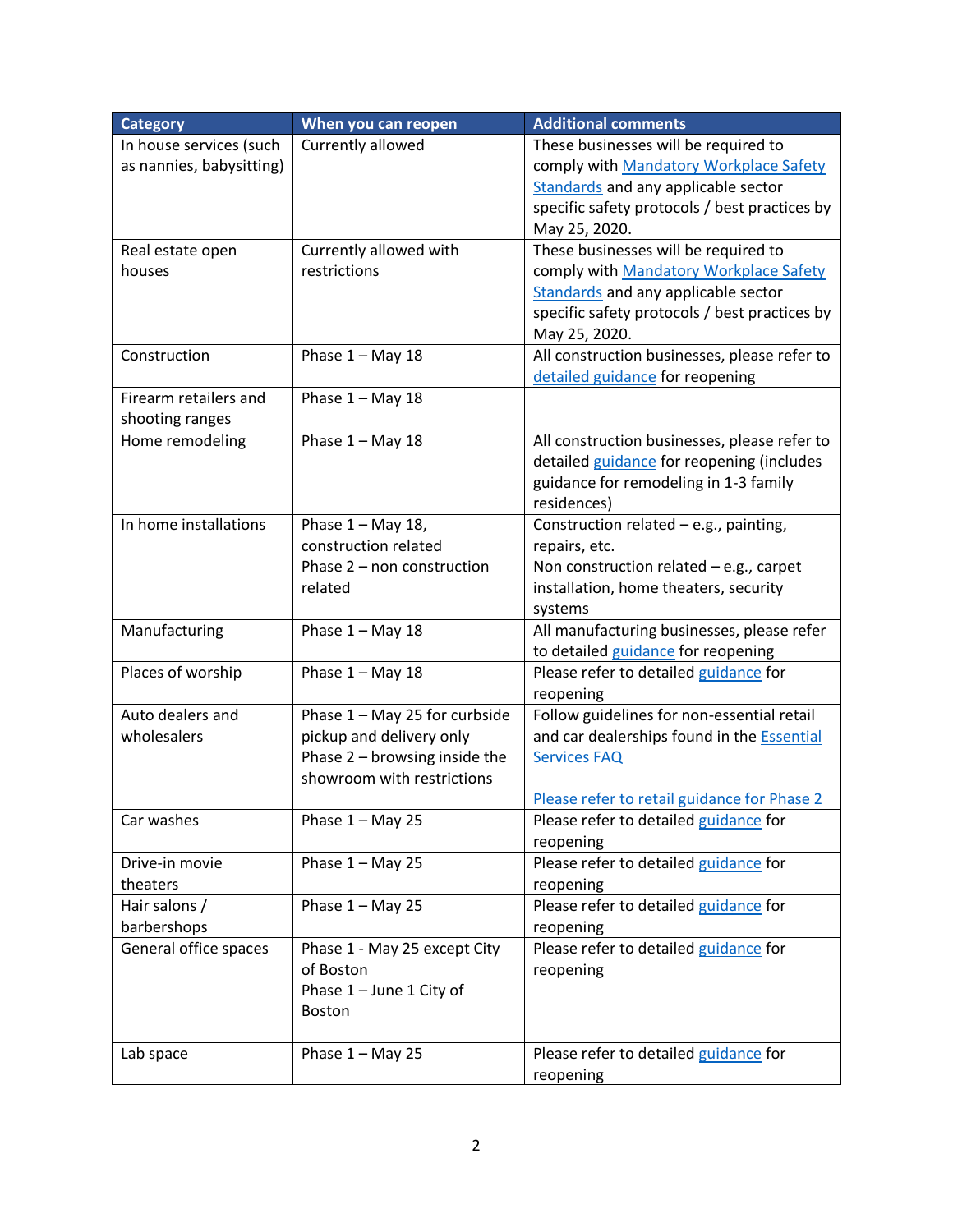| <b>Category</b>             | When you can reopen             | <b>Additional comments</b>            |
|-----------------------------|---------------------------------|---------------------------------------|
| Libraries                   | Phase 1 - May 25 for curbside   |                                       |
|                             | pickup and delivery only        |                                       |
|                             | Phase $2$ – browsing inside the |                                       |
|                             | Library with restrictions       |                                       |
| Pet grooming                | Phase $1 - May 25$              | Please refer to detailed guidance for |
|                             |                                 | reopening                             |
| Retail Stores, including    | Phase 1 - May 25 for curbside   | Please refer to detailed guidance for |
| stores in malls             | pickup and delivery only        | reopening in Phase 2                  |
|                             | Phase 2 - browsing inside the   |                                       |
|                             | store with restrictions         |                                       |
| Casinos                     | Hotel & Restaurants - Phase 2   | Casinos and hotels attached to them   |
|                             | Gaming floors - Phase 3         | should follow the guidelines for each |
|                             | Theaters / arenas - Phase 3/4   | section of the property (e.g. hotel,  |
|                             |                                 | restaurants, etc.).                   |
| Horse racing tracks and     | Phase 3                         |                                       |
| simulcast facilities (no    |                                 |                                       |
| spectators)                 |                                 |                                       |
| Driving schools             | Currently allowed to offer      |                                       |
|                             | classroom instruction online    |                                       |
|                             |                                 |                                       |
|                             | Phase 2 - behind-the-wheel      |                                       |
|                             | training or observation of      |                                       |
|                             | another student driver          |                                       |
| <b>Occupational Schools</b> | Phase $2$ – for the limited     |                                       |
|                             | purposes of permitting          |                                       |
|                             | students to complete a          |                                       |
|                             | degree, program, or             |                                       |
|                             | prerequisite for employment,    |                                       |
|                             | or other similar requirement    |                                       |
|                             | for completion                  |                                       |
| Hotels, motels, inns,       | Currently open to provide       |                                       |
| and other short-term        | services to essential workers   |                                       |
| lodgings                    | and vulnerable populations.     |                                       |
|                             |                                 |                                       |
|                             | Phase 2 - reopen to serve       | Please refer to detailed guidance for |
|                             | other guests with restrictions  | reopening                             |
| Personal services that      | Phase 2                         |                                       |
| don't involve close         |                                 |                                       |
| personal contact (such      |                                 |                                       |
| as photography,             |                                 |                                       |
| window washers,             |                                 |                                       |
| career coaching)            |                                 |                                       |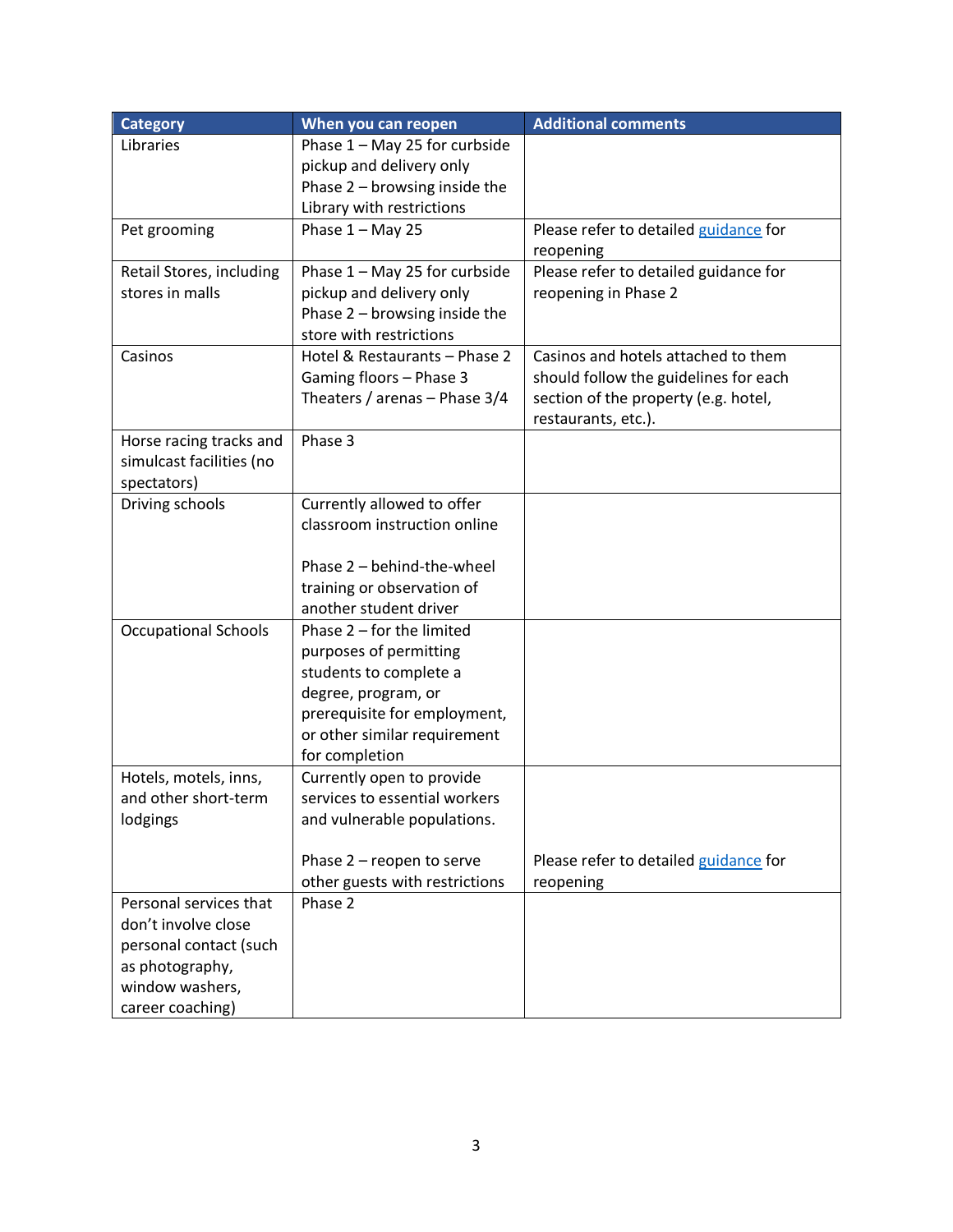| <b>Category</b>                            | When you can reopen            | <b>Additional comments</b>                                                       |
|--------------------------------------------|--------------------------------|----------------------------------------------------------------------------------|
| Close contact personal                     | Phase 2 - not at the outset of |                                                                                  |
| services (such as                          | Phase 2                        |                                                                                  |
| massage therapy, nail                      |                                |                                                                                  |
| salons, tattoo parlors,                    |                                |                                                                                  |
| electrolysis studios)                      |                                |                                                                                  |
| Personal trainers                          | Phase $2 - as a close contact$ | Personal training for individuals or no                                          |
|                                            | personal service, not at the   | more than 2 persons from the same                                                |
|                                            | outset of Phase 2              | household                                                                        |
| Restaurants                                | Phase $1 - can continue to$    |                                                                                  |
|                                            | offer takeout and delivery     |                                                                                  |
|                                            | options                        |                                                                                  |
|                                            |                                |                                                                                  |
|                                            | Phase $2$ – outdoor seating    | Please refer to detailed guidance for                                            |
|                                            | permitted at outset of Phase   | reopening                                                                        |
|                                            | 2, indoor seating will be      |                                                                                  |
|                                            | permitted later in Phase 2     |                                                                                  |
| Amusement parks,                           | Phase 4                        |                                                                                  |
| theme parks, indoor or                     |                                |                                                                                  |
| outdoor water parks                        |                                |                                                                                  |
| Fitness centers and                        | Phase 3                        | Including:                                                                       |
| health clubs                               |                                | cardio/weight rooms/locker                                                       |
|                                            |                                | rooms/inside facilities                                                          |
|                                            |                                | fitness studios (yoga, barre, cross-<br>$\bullet$                                |
|                                            |                                | fit, spin classes, general fitness                                               |
|                                            |                                | studios)                                                                         |
|                                            |                                | locker rooms/shower rooms                                                        |
|                                            |                                | indoor common areas                                                              |
|                                            |                                | indoor swimming pools                                                            |
|                                            |                                | indoor racquet courts and                                                        |
|                                            |                                | gymnasiums                                                                       |
|                                            |                                | excluding saunas, hot-tubs, steam                                                |
|                                            |                                | rooms                                                                            |
|                                            |                                |                                                                                  |
|                                            |                                | See entries on 'outdoor fitness classes,'                                        |
|                                            |                                | 'personal trainers,' and 'Saunas, hot-tubs,<br>steam rooms' for more information |
|                                            | Phase 4                        |                                                                                  |
| Saunas, hot-tubs,<br>steam rooms at health |                                |                                                                                  |
| clubs, gyms, and other                     |                                |                                                                                  |
| facilities                                 |                                |                                                                                  |
| Movie theatres                             | Phase 3 - moderate capacity    |                                                                                  |
|                                            |                                |                                                                                  |
|                                            | Phase 4 - large capacity       |                                                                                  |
| Museums                                    | Phase 3                        |                                                                                  |
| Aquariums                                  | Phase 3                        |                                                                                  |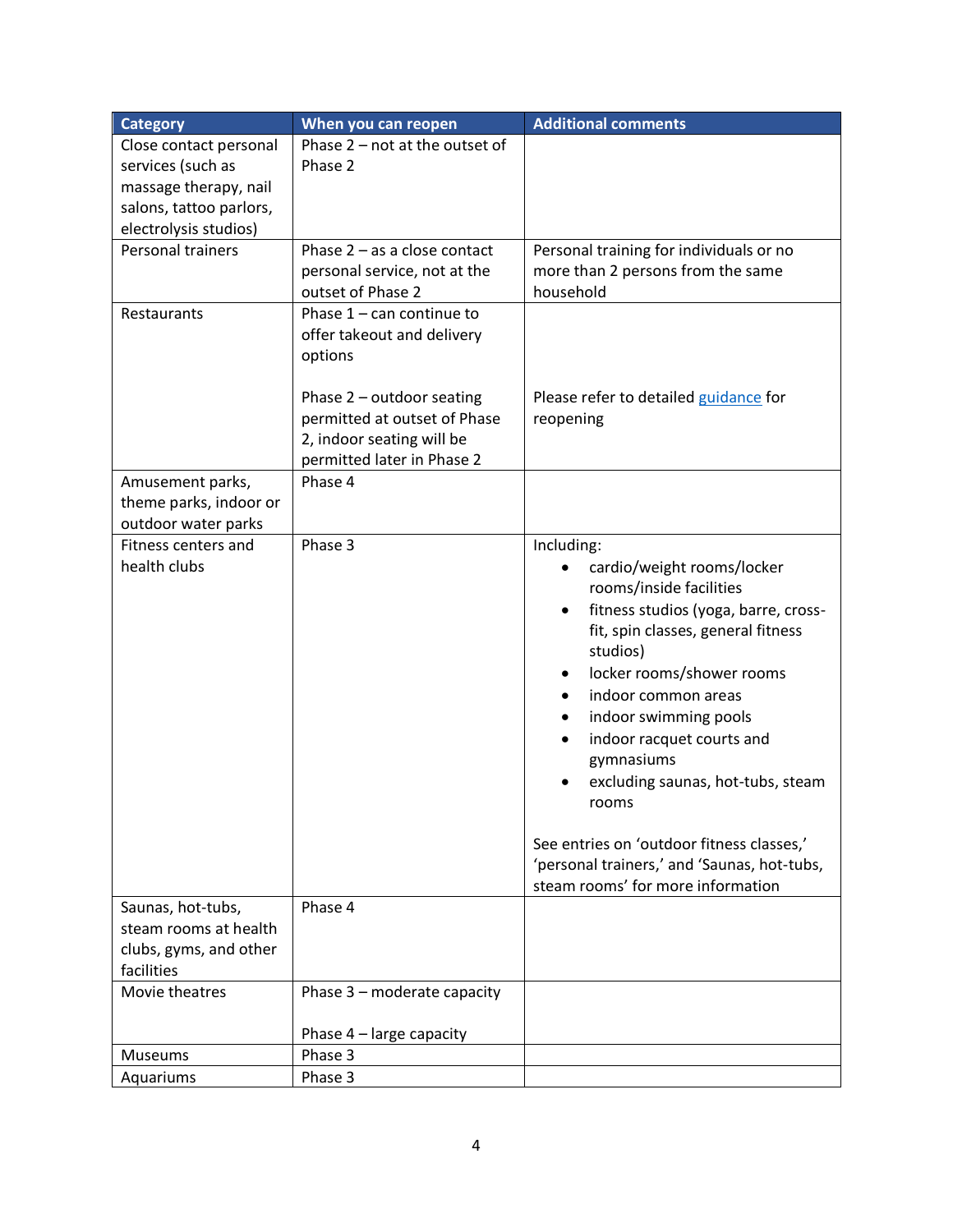| <b>Category</b>                        | When you can reopen                                            | <b>Additional comments</b>                 |
|----------------------------------------|----------------------------------------------------------------|--------------------------------------------|
| Theaters and                           | Phase 3 - both indoor and                                      | Large performance venues will open in      |
| performance venues                     | outdoor                                                        | Phase 4 following guidance for other large |
| (such as concert halls)                |                                                                | venues.                                    |
| of moderate capacity                   |                                                                |                                            |
| Large capacity venues                  | Phase 4                                                        |                                            |
| used for group or                      |                                                                |                                            |
| spectator events (such                 |                                                                |                                            |
| as theaters and                        |                                                                |                                            |
| concert halls,                         |                                                                |                                            |
| ballrooms, stadiums                    |                                                                |                                            |
| and arenas, dance                      |                                                                |                                            |
| floors, exhibition and                 |                                                                |                                            |
| convention halls,                      |                                                                |                                            |
| private party rooms)                   |                                                                |                                            |
| Flight schools                         | Phase 2                                                        |                                            |
| Beer gardens /                         | Phase 2: if providing seated<br>food service under retail food | Please refer to detailed guidance for      |
| breweries / wineries /<br>distilleries | permits issued by municipal                                    | reopening in Phase 2                       |
|                                        | authorities                                                    |                                            |
|                                        |                                                                |                                            |
|                                        | Phase 4: if not                                                |                                            |
|                                        | providingseated food service                                   |                                            |
|                                        | under retail food permits                                      |                                            |
|                                        | issued by municipal                                            |                                            |
|                                        | authorities                                                    |                                            |
|                                        |                                                                |                                            |
| Bars, dance clubs, and                 | Phase 4                                                        |                                            |
| nightclubs                             |                                                                |                                            |
| Non-athletic                           | Phase $2$ – youths under 18                                    |                                            |
| instructional classes in               | years of age, in groups of                                     |                                            |
| arts / education / life                | fewer than 10                                                  |                                            |
| skills                                 | Phase $3$ – people of all ages                                 |                                            |
| <b>Funeral homes</b>                   | Phase 2                                                        |                                            |
| Warehouses and                         | Phase 2                                                        |                                            |
| distribution centers                   |                                                                |                                            |
| Weddings/events/large                  | Phase 3 - with moderate                                        |                                            |
| gatherings in parks,                   | capacity                                                       |                                            |
| reservations, and open                 |                                                                |                                            |
| spaces                                 |                                                                |                                            |

## **Recreation & outdoors**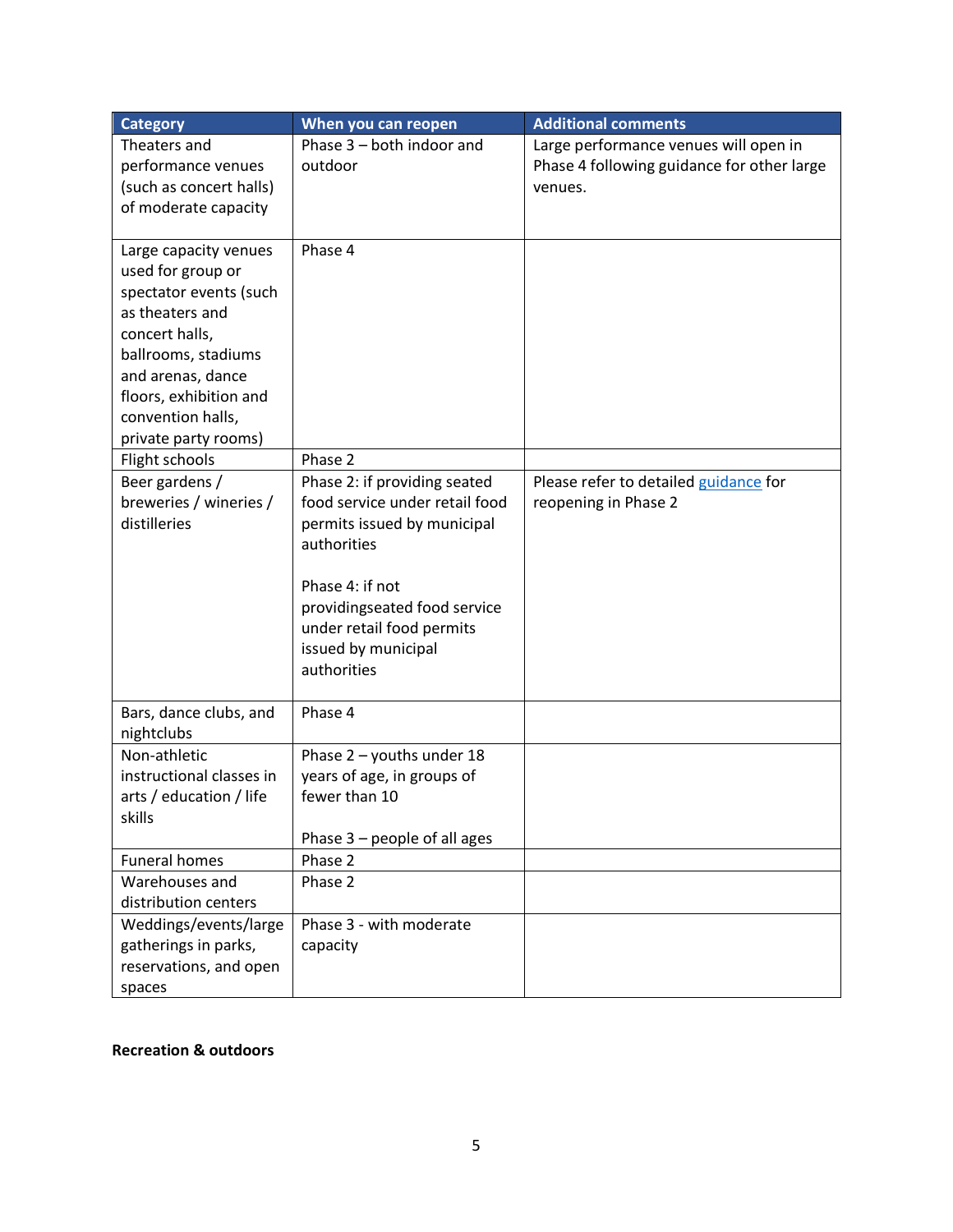| <b>Category</b>                                                                                                 | When you can reopen                | <b>Additional comments</b>                  |
|-----------------------------------------------------------------------------------------------------------------|------------------------------------|---------------------------------------------|
| <b>Beaches</b>                                                                                                  | Open with restrictions in Phase    | Please refer to detailed guidance for       |
|                                                                                                                 | $1 - May 25$                       | reopening                                   |
| Golf                                                                                                            | Currently allowed with             | Continue to follow guidance outlined in the |
|                                                                                                                 | restrictions                       | <b>Essential Services FAQ</b>               |
| <b>Golf facilities</b>                                                                                          | Phase 2                            |                                             |
| including outdoor                                                                                               |                                    |                                             |
| driving ranges                                                                                                  |                                    |                                             |
| Parks                                                                                                           | Services/facilities will reopen in | Please refer to detailed guidance for       |
|                                                                                                                 | Phase $1 -$ May 25                 | reopening                                   |
| Fishing, hunting                                                                                                | Phase $1 - May 25$                 | Please refer to detailed guidance for       |
| and boating                                                                                                     |                                    | reopening                                   |
| Outdoor adventure                                                                                               | Phase $1 -$ May 25                 | Please refer to detailed guidance for       |
| activities (including                                                                                           |                                    | reopening                                   |
| ski area summer                                                                                                 |                                    |                                             |
| activities, zip-lines,                                                                                          |                                    |                                             |
| and mountain                                                                                                    |                                    |                                             |
| biking)                                                                                                         |                                    |                                             |
| Outdoor gardens,                                                                                                | Phase $1 -$ May 25                 | Please refer to detailed guidance for       |
| zoos, reserves and                                                                                              |                                    | reopening                                   |
| public installations                                                                                            |                                    |                                             |
| <b>Outdoor theatres</b>                                                                                         | Phase 3 - moderate capacity        |                                             |
| and performance                                                                                                 | venues                             |                                             |
| venues                                                                                                          |                                    |                                             |
| Camps including                                                                                                 | Phase 2 - recreational day         | Please refer to detailed guidance for       |
| sports and arts                                                                                                 | camps                              | reopening                                   |
| camps                                                                                                           | Phase 3 - overnight camps          |                                             |
| Limited organized                                                                                               | Phase 2 - outdoor only for         |                                             |
| youth and adult                                                                                                 | adults, indoor for supervised      |                                             |
| amateur sports                                                                                                  | youth programs and activities      |                                             |
| programs and                                                                                                    |                                    |                                             |
| activities                                                                                                      | Phase 3 - indoor and outdoor       |                                             |
|                                                                                                                 | for all ages                       |                                             |
| Professional sports                                                                                             | Phase 2                            |                                             |
| practice and                                                                                                    |                                    |                                             |
| training programs                                                                                               |                                    |                                             |
| Other outdoor                                                                                                   | Phase 2                            |                                             |
| recreational                                                                                                    |                                    |                                             |
|                                                                                                                 |                                    |                                             |
|                                                                                                                 |                                    |                                             |
|                                                                                                                 |                                    |                                             |
|                                                                                                                 |                                    |                                             |
|                                                                                                                 |                                    |                                             |
| facilities (pools,<br>playgrounds, spray<br>decks, mini golf, go<br>karts, batting<br>cages, climbing<br>walls) |                                    |                                             |